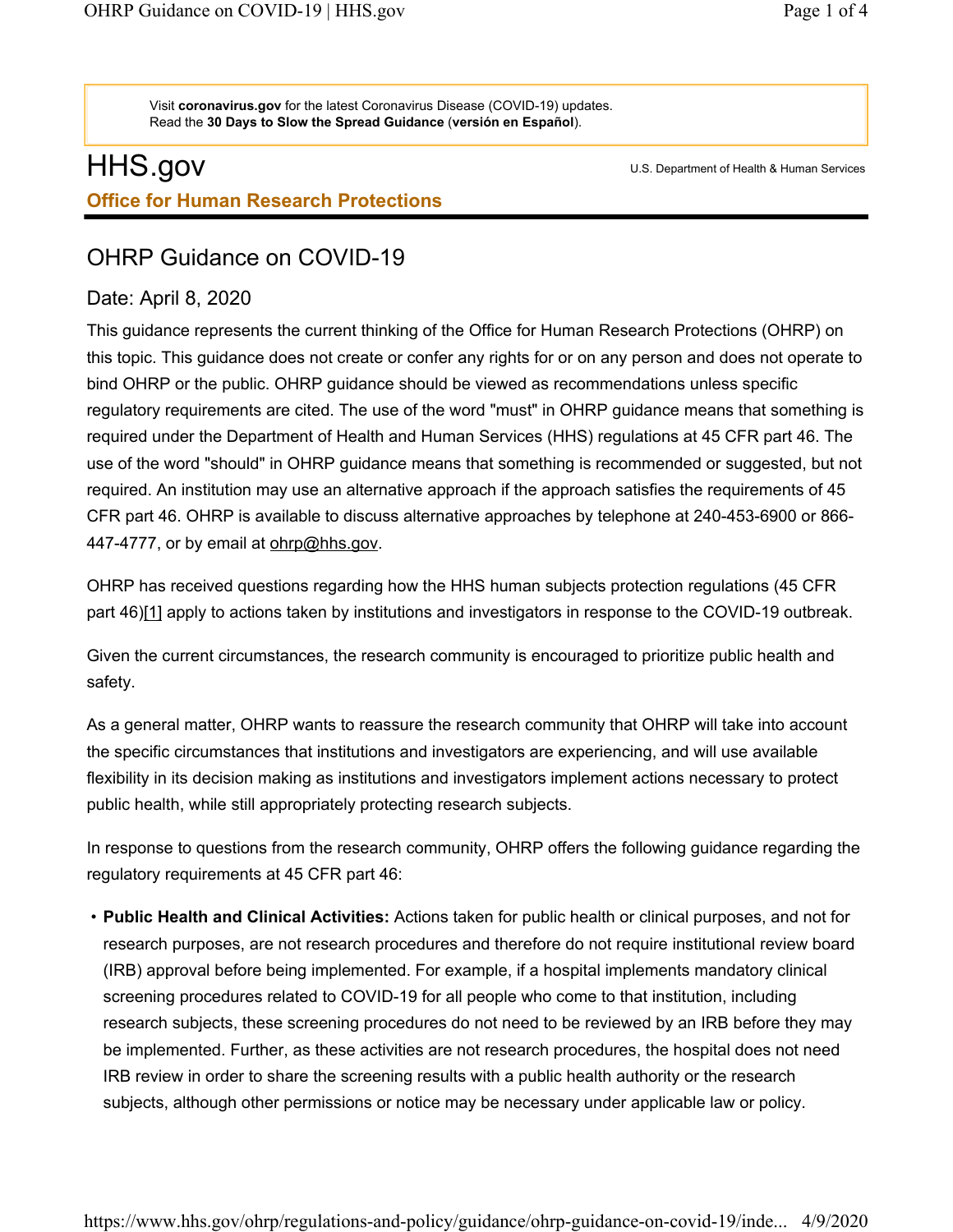- <u>Excluded Public Health Surveillance Activities:</u> Some types of public health surveillance activities, including collection and testing of information or biospecimens, conducted, supported, requested, ordered, required, or authorized by a public health authority[2], are explicitly excluded from the Revised Common Rule (2018 Requirements) (45 CFR 46.102(l)(2)). However, note that FDA regulations may apply if this involves use of an investigational in vitro diagnostic device. The following is an example of an activity that could be conducted under 45 CFR 46.102(l)(2) as a public health surveillance activity.
	- Example: If a public health authority authorizes general screening for COVID-19 for public health surveillance purposes, and requests that test results be shared as necessary with a public health authority to allow the public health authority to identify, monitor, assess or investigate the COVID-19 outbreak, an investigator may incorporate these activities into an existing research study visit without prior IRB review and approval.
- <u>Legally Required Reporting:</u> When required by law to provide information related to an individual's COVID-19 test results to a public health authority, including individually identifiable information about individuals who are research subjects, the HHS protection of human subjects regulations do not prevent investigators or institutions from fulfilling this requirement (even if doing so would be inconsistent with statements made in the study's consent form). The existence of a Certificate of Confidentiality[3] does not alter an investigator's ability to disclose a research subject's COVID-19 test results when required by federal, state, or local laws. For example, if a research subject tests positive for COVID-19, an investigator may provide this test result to a public health authority if required to do so under applicable state or federal law. In such circumstances, investigators should inform the participant of the required reporting of results.
- Research Changes to Eliminate Apparent Immediate Hazards: Investigators may implement changes to approved research prior to IRB review and approval, if the changes are necessary to eliminate apparent immediate hazards to the subject (45 CFR 46.108(a)(3)(iii) under the 2018 Requirements and 45 CFR 46.103(b)(4)(iii) under the pre-2018 Requirements). For example, we expect that investigators are cancelling or postponing non-essential study visits or conducting phone visits instead of in-person visits to reduce COVID-19 transmission risks. In these situations, investigators may make such changes to the research to reduce risks without prior IRB approval, but they should report those changes to the IRB when possible.
- Proposing and Reviewing Study Changes: Investigators may submit any proposed changes to previously approved research to the IRB at any time. The IRB may use an expedited review procedure to review and approve those changes if the changes are minor (45 CFR 46.110(b)(1)(ii) under the 2018 Requirements and 45 CFR 46.110(b)(2) under the pre-2018 Requirements).
- Whether Suspensions of Research Must be Reported: Please note that only IRB suspensions or terminations of approved research are required to be reported to OHRP. If an investigator or an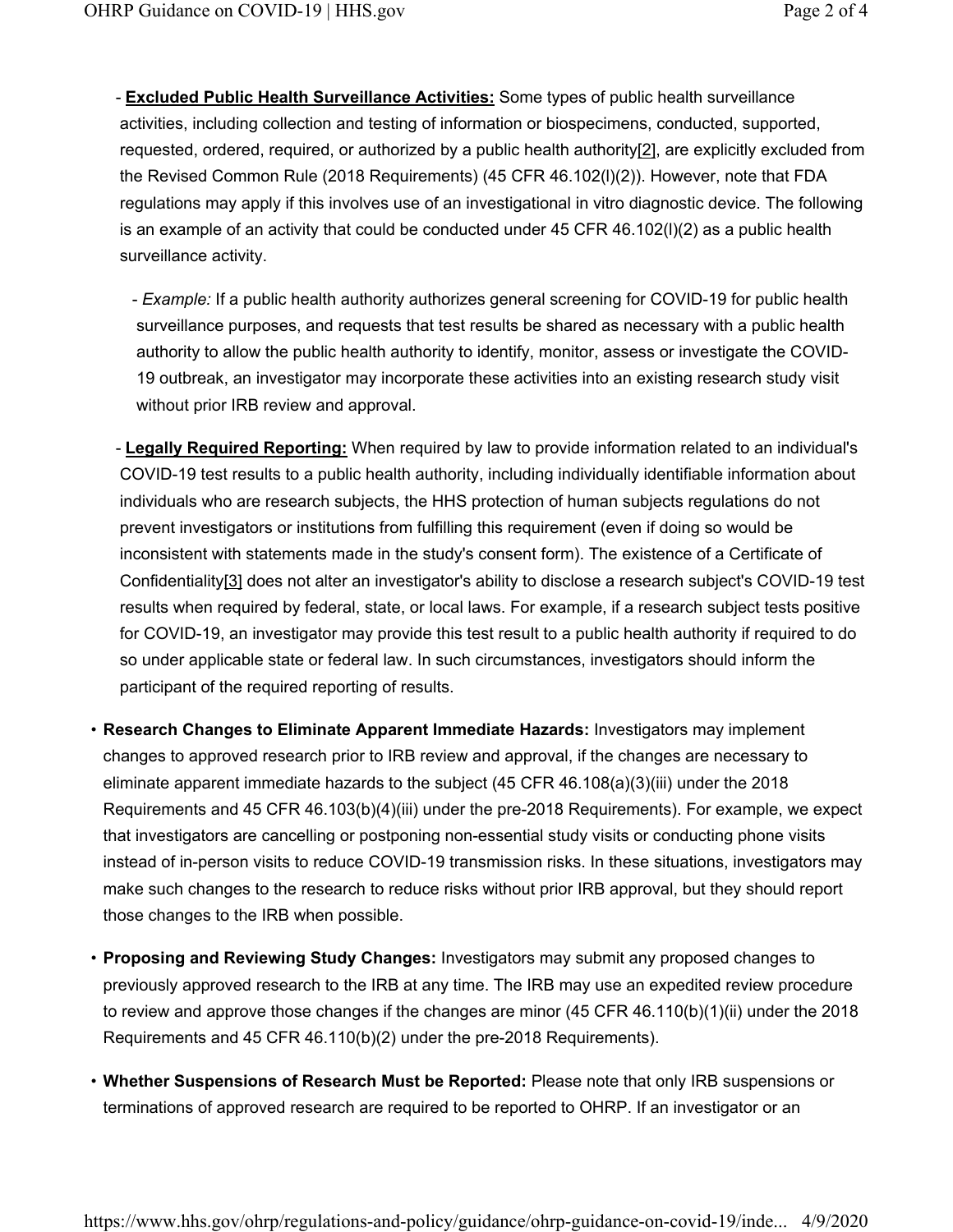institutional official suspends or terminates approved research, such actions are not required to be reported to OHRP under 45 CFR 46.113.

It is OHRP's view that the guidance FDA issued on March 18, 2020 and as updated on April 2, 2020 (see FDA Guidance on Conduct of Clinical Trials of Medical Products during the COVID-19 Pandemic at https://www.hhs.gov/ohrp/sites/default/files/fda-covid-guidance-2apr2020.pdf - PDF), is consistent with the HHS human subjects protection regulations at 45 CFR part 46, even if the research is not also regulated by FDA.

In addition, OHRP's May 14, 2018 guidance, "Effects of Disasters on Human Research Protections Programs," may also be applicable to the current circumstances. This 2018 guidance indicates that OHRP will take into account the situations institutions are experiencing in emergency circumstances such as the COVID-19 outbreak, and will use available flexibility in its decision making (See https://www.hhs.gov/ohrp/regulations-and-policy/guidance/effects-of-disasters-on-human-researchprotections-programs-guidance/index.html ).

Institutions and investigators are asked to contact OHRP if they have questions about how the requirements of 45 CFR part 46 apply to actions being taken or planned in response to the current circumstances. OHRP is available by telephone at 240-453-6900 or 866-447-4777, or by email at ohrp@hhs.gov.

[1] In this document, the term "pre-2018 Requirements" refers to subpart A of 45 CFR part 46 (i.e., the Common Rule) as published in the 2016 edition of the Code of Federal Regulations. The pre-2018 Requirements were originally promulgated in 1991, and subsequently amended in 2005.The pre-2018 Requirements may also be referred to as the "pre-2018 Common Rule." The term "2018 Requirements" refers to the Common Rule as published in the July 19, 2018 edition of the e-Code of Federal Regulations. The 2018 Requirements were originally published on January 19, 2017 and further amended on January 22, 2018 and June 19, 2018. The 2018 Requirements may also be referred to as the "revised Common Rule."

[2] Public health authority means an agency or authority of the United States, a state, a territory, a political subdivision of a state or territory, an Indian tribe, or a foreign government, or a person or entity acting under a grant of authority from or contract with such public agency, including the employees or agents of such public agency or its contractors or persons or entities to whom it has granted authority, that is responsible for public health matters as part of its official mandate. (45 CFR 46.102(k) of the 2018 Requirements)

[3] Refers to Certificates of Confidentiality under 301(d) of the Public Health Service Act (42 U.S.C. §241 (d)).

https://www.hhs.gov/ohrp/regulations-and-policy/guidance/ohrp-guidance-on-covid-19/inde... 4/9/2020